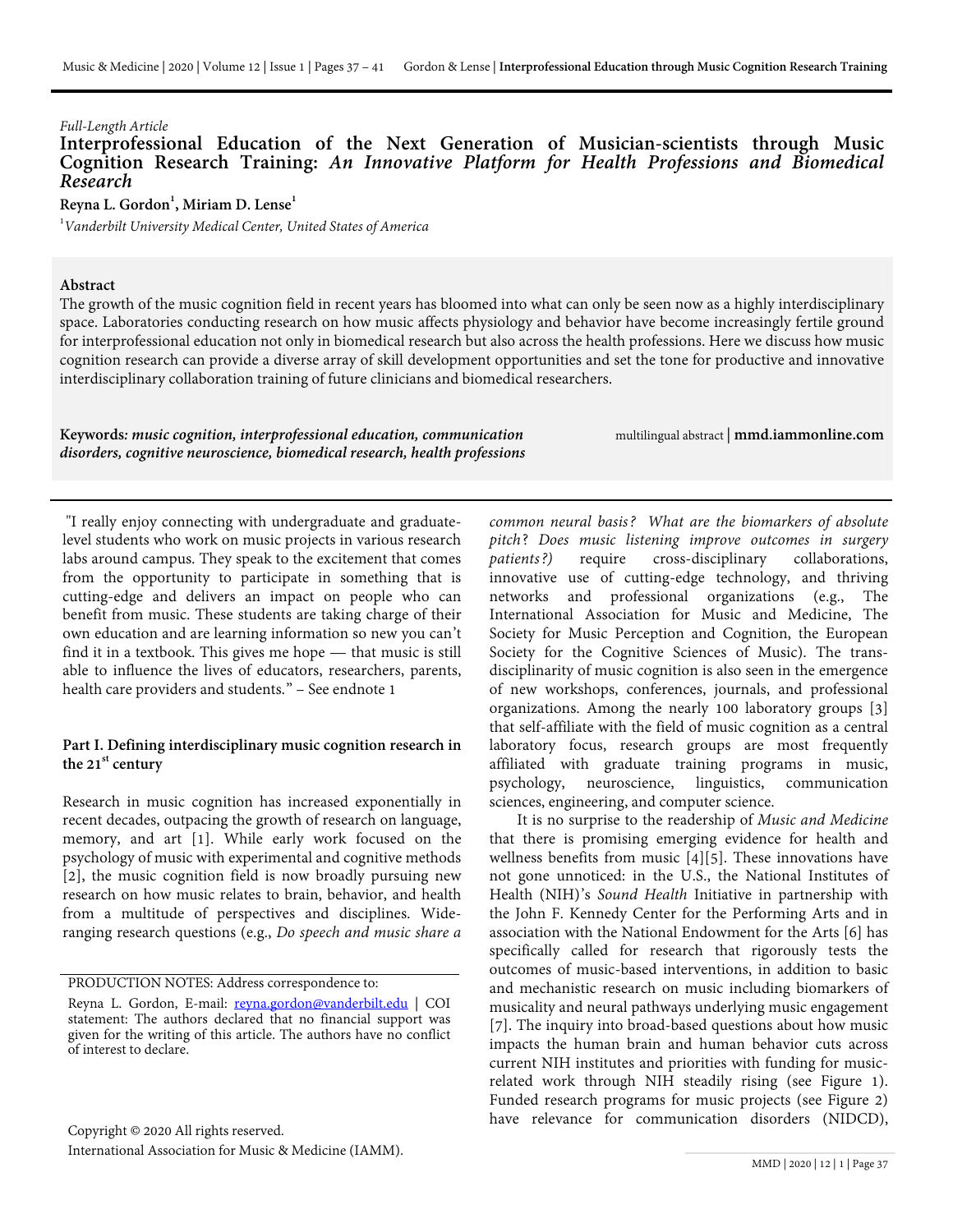neurological disorders and mental health and disease (NINDS and NIMH), nursing (NINR), childhood development (NICHD), music-based behavioral therapeutic applications (NCCIH, OBSSR, and NCI), and aging (NIA). To the joyful reception of long-time music cognition researchers, the firstever RFAs from the NIH specifically targeting music research [8] were issued in Fall 2018.



**Figure 1.** *NIH funding for projects with music\* in title or abstract, by FY.* Note that this search only explicitly includes term music\* and not other related terms like "song" or "singing" or building block terms of more basic phenomena ("rhythm", "pitch", "timbre") that might directly or indirectly link to music research. [9].



**Figure 2.** *Total NIH funding for research projects with music\* in title or project abstract from 1999-2018, broken down by administering Institute/Center.*[9]. National Institute on Deafness and Other *Communication Disorders (NIDCD), National Cancer Institute (NCI), National Institute of Nursing Research (NINR), National Institute of Child Health and Human Development (NICHD), National Institute of Mental Health (NIMH), National Institute on Aging (NIA), National Center for Complementary and Integrative Health (NCCIH), National Institute of Neurological Disorders and Strokes (NINDS), National Institute on Drug Abuse (NIDA), National Heart, Lung, and Blood Institute (NHLBI)*

Who will be prepared to do this research? Cheever et al. [7] cite two goals for infrastructure and capacity-building that are particularly relevant for the topic at hand: "to promote multidisciplinary research and capacity building through networks and collaborative studies involving neuroscientists, music therapists, musicians, and biomedical, behavioral, or social scientists" and "to support the training of neuroscientists and music therapists interested in basic or clinical research on music and the brain". We argue here that this multi-disciplinary capacity can start at the undergraduate level and continue through post-baccalaureate and graduate training, and that music cognition research training can be an ideal model of training not only for neuroscientists and music therapists, but also for interested students from a broad range of majors and career paths. Interestingly, there are few degree programs explicitly focused on music science; rather, this training is usually folded into other educational paths and careers. Training opportunities for "musician-scientists" (students who have had extensive musical training and are now training in the sciences), and their peers who are appreciators of music, are needed to meet the desire to combine these seemingly disparate interests, apparent from the large number of inquiries music cognition laboratories receive from prospective students.

#### **Part II. Skills training and interdisciplinarity in the music cognition environment**

Training in the music cognition domain teaches student fundamental research skills such as problem-solving, attention to detail, short-term and long-term planning, organizational skills, teamwork, critical reading of the literature, critical thinking, and oral and written communication skills, within the motivating context of music, a topic about which musician-scientist trainees, broadly defined, tend to feel very passionate. Music cognition research requires trainees to work at the intersection of arts and science in a way that promotes and applies the rigor and creativity of the scientific process with students' motivation for participating in arts-related activities.

In addition to these skills, which are of course common to nearly any biomedical research experience, we believe that music cognition training in this era affords an unprecedented opportunity for students to work across a wide range of disciplines, to confront challenges of integrating methods and techniques across fields, and to learn to communicate about research progress to colleagues (peers, staff, and faculty from a very wide range of backgrounds and disciplines). The backgrounds of students thriving in interdisciplinary music cognition research include (but are not limited to): Psychology (Cognitive Science, Child Development, Clinical Psychology), Neuroscience, Music (Performance, Music Education, Music Theory, Musicology), Biology, Education/Special Education,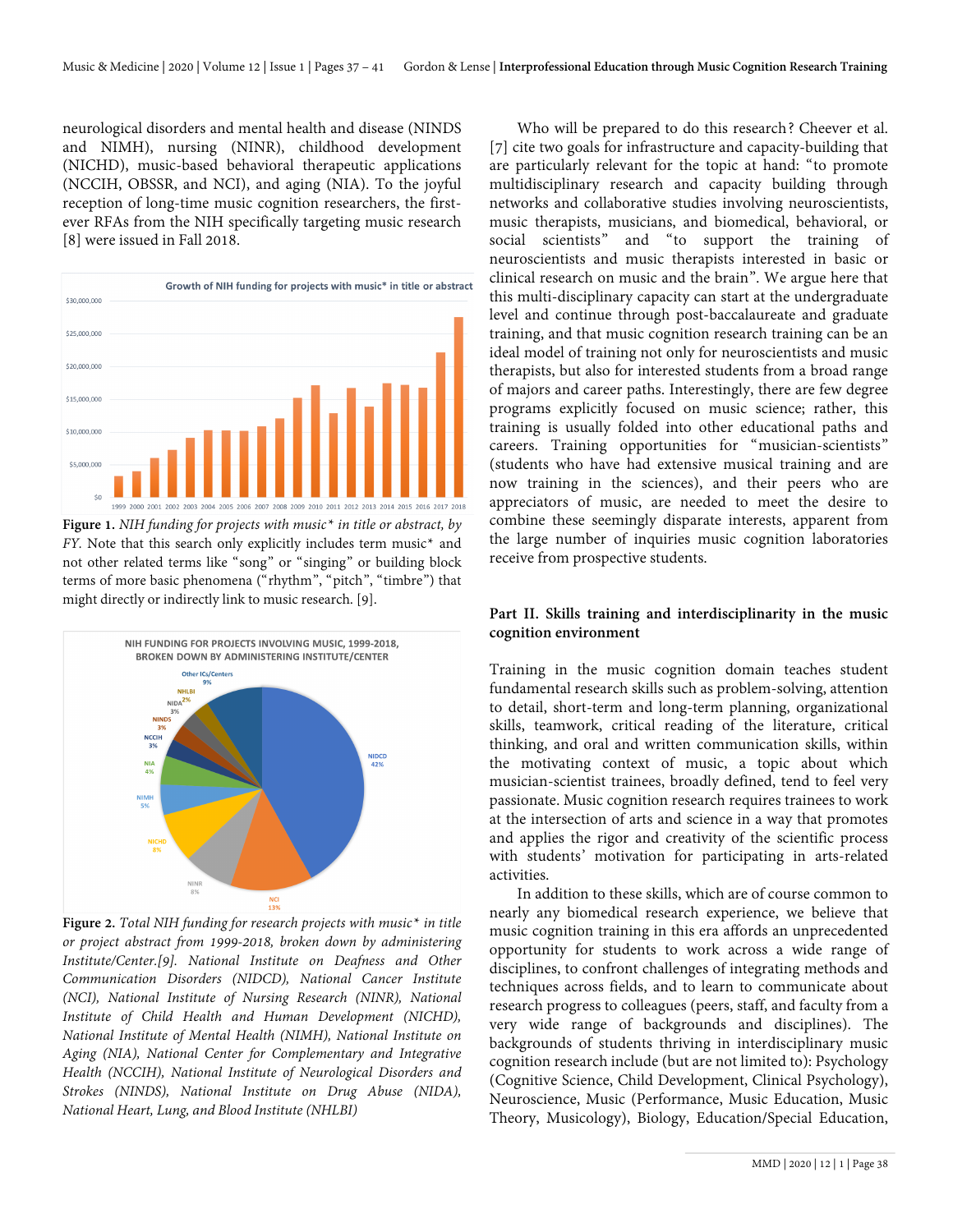English, Communication Disorders/Hearing and Speech Sciences, Mathematics, Computer Science, Engineering, and Nursing.

Music cognition research aligns with the goals of interprofessional training, in which team members focus on common goals utilizing diverse skillsets, knowledge bases and perspectives/approaches. Interprofessional collaboration and training has become increasingly important in a range of clinical fields such as nursing [10], medicine [11], speechlanguage pathology and audiology [12][13], and clinical psychology [14], serving complex and collaborative healthcare environments. Interprofessional training builds professional identity and increases positive attitudes toward interprofessional and interdisciplinary learning approaches [15] and teamwork [16].

We draw upon examples of interdisciplinarity from our own music cognition lab (see endnote 2), co-directed by the authors. Through our lab group formation and our network of collaborators, the interdisciplinarity of music cognition is modeled for students and trainees. We were trained as a cognitive neuroscientist and a clinical psychologist, respectively, but over time have morphed into integrative scientists collaborating with scientists and clinicians at the intersection of Psychology, Communication Disorders, Neuroscience, Behavioral Health, Human Genetics, Linguistics, and Music. The diverse background and expertise of lab leadership and collaborators allows for the lab to provide a wide array of training opportunities at the nexus of different fields. To meet the needs of ongoing research, the training of students in our lab ranges from developing interpersonal and clinical skills for working directly with participants (including both typically developing and clinical populations), to experimental design and theoreticallygrounded hypothesis generation, to computer programming skills in order to work with high-dimensional data. By nature of the collaborations, each student does not need to become an expert in every skill, but rather gains exposure to and an appreciation of a variety of perspectives and methods. These skillsets are useful for those pursuing clinical careers (e.g., medicine, allied health professions), basic or applied research in a range of disciplines (e.g., psychology, neuroscience), or for students planning to work with "big data" (e.g., publicly available or widely shared across sites/consortia) [17][18][19][20].

At any given moment, our team is applying methods and knowledge from areas as diverse as auditory processing, childhood language development, music performance, sensory-motor systems, comparative ethology, genomics, developmental psychology, special education, computational models, and other areas. Here we provide examples of music cognition projects that provide interprofessional training opportunities and skill development that connect deeply with other health professions.

*Biobank approaches to developmental language disorder.*  One ongoing project in our lab aims to develop an automated method of identifying cases of developmental language disorder within large-scale electronic health systems data (this study is a key step in a larger line of research that examines individual differences in musical rhythm in children with speech-language disorders). A pre-Med undergraduate was paired with a Master's student in Speech-Language Pathology (from a psychology background) and a PhD student in Neuroscience (from a molecular genetics background). Co-Advised by faculty collaborators with expertise in Communication Disorders, Genetics, and Electronic Health Records, the students developed a chart review rubric for records in a large health systems biobank, conducted manual coding in a discovery sample, automated the algorithm, conducted phenome-wide association studies [21], validated and replicated the automated algorithm, and are currently preparing to conduct genome-wide associate studies on linked genetic data. The students gained knowledge and skills both specific to the characteristics of this particular disorder and much more general knowledge/exposure (bioinformatics, computer programming, ICD codes and a large amount of other medical terminology encountered in the chart reviews).

*Music and Social Engagement in ASD*. The SeRenade (Social and Rhythmic Engagement in Autism Spectrum Disorder) program investigates the impact of a community parent-child music program for families of preschool-aged children with autism spectrum disorder (ASD), as well as mechanisms underlying social musical engagement in ASD. A clinical psychologist and a developmental psychologist, who is also an accomplished songwriter, with input from a music therapist, behavior analyst, and caregivers of young children with ASD, designed the music program. Master's students in special education and speech-language pathology along with undergraduates in neuroscience and psychology completed didactics on ASD, child development, and behavior management strategies and were then immersed in the music class experience, where they received a hands-on education in supporting families of children with ASD under the supervision of a clinical psychologist and music therapist. Under the supervision of a clinical psychologist, one group of students worked together to create and refine a behavior coding schema to capture children's engagement in the music classes, learned and applied methods of video-based and live coding, and conducted statistical analyses and data interpretation. Another group of students, supervised by both a clinical psychologist and cognitive scientist, developed a behavior coding scheme and video-derived markers of movement, to examine interpersonal movement synchrony during musical activities. The students learned how their unique perspectives provided by their discipline-specific training could be integrated to create meaningful metrics that best characterized children's engagement and gained extensive knowledge of social behavior in young children.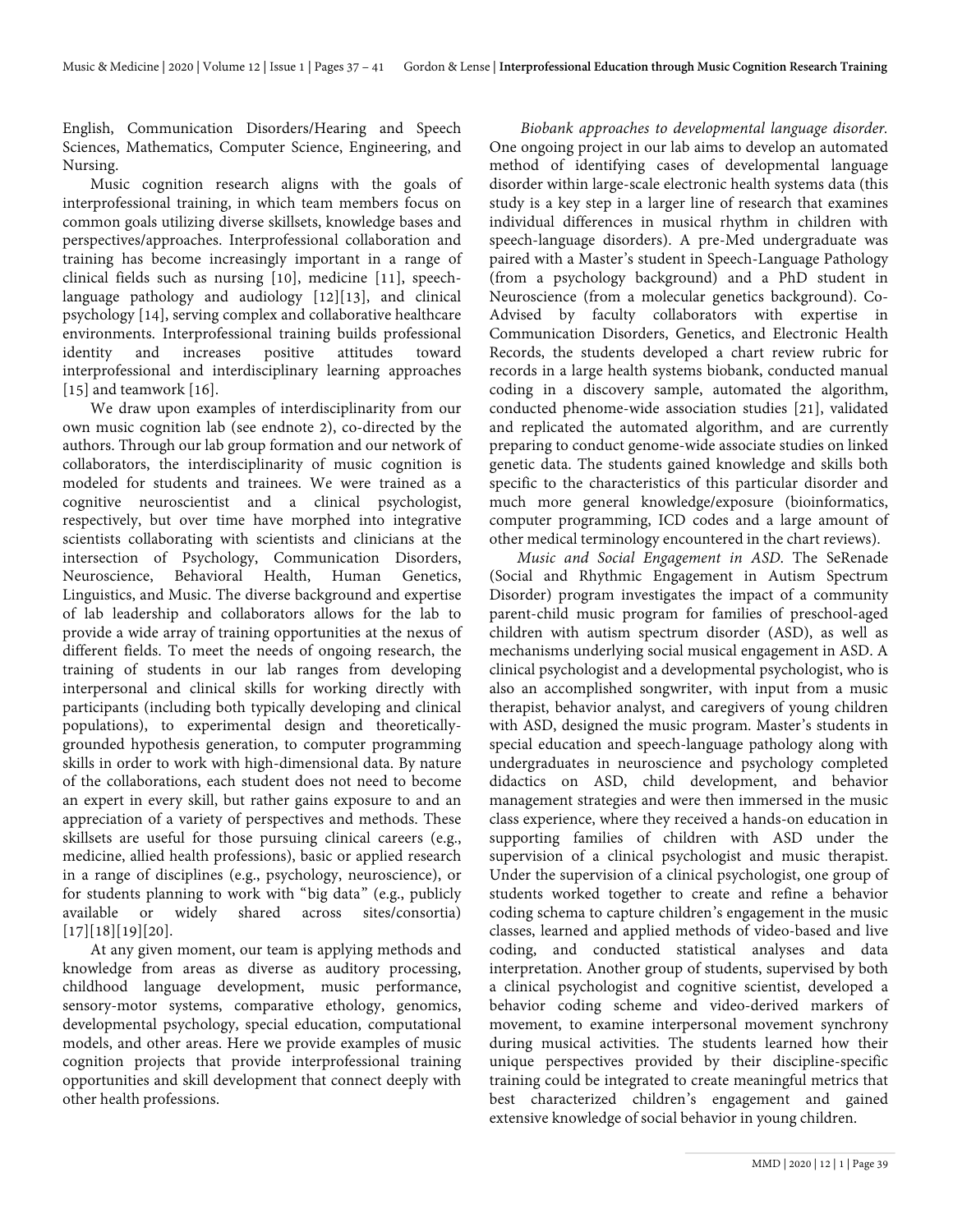*Scientific Communication and Outreach*. Students also gain experience with scientific communication/dissemination and public outreach. By training as part of an interdisciplinary team, students learn to translate discipline-specific terminology and perspectives and develop a common language for disseminating their scientific results to a diverse multidisciplinary audience. Music cognition provides a novel entryway for non-scientists to learn about a ubiquitous and meaningful human experience - listening to and making music - providing a context in which to educate the public about the scientific process and elucidate principles of brain and behavioral functioning. The students have organized and hosted Scientific Salon events, during which students pair their musical and scientific works in order to illustrate their scientific focuses using musical examples to create an enjoyable and informative public event. Examples of these presentations included:

- A speech-language pathology student who conducts both mechanistic and intervention research creating a musical composition using a looping pedal and drawing parallels between the iterative processes inherent in writing music and conducting research.
- A cognitive science student and an audiology student who investigate rhythm in speech and music presenting study stimuli examples from children's stories while also performing songs from the musical *Seussical*.
- Speech-language pathology students presenting their research into the impact of Suzuki violin lessons for children with language impairment, and bringing this research to life with a string quartet performance

This type of interdisciplinary scientific education embedded within public events such as the LIVELab Concert Series, Mainly Mozart series, SWSX and others, has been extremely popular, responding to the call to "galvanize public interest in the scientific investigation of the scientific investigation of music and the brain from both a fundamental knowledge and health standpoint" [6].

# **Part III. What comes after a music cognition lab experience?**

Taken together, these immersive music research experiences build an important capacity for teamwork needed for interdisciplinary biomedical research and clinical care, and may mirror benefit from interprofessional approaches documented in the health sciences education literature [22][23][24]. Students trained in an interdisciplinary music cognition research environment also develop skills and competencies in problem-solving, attention to detail, human subjects testing, data analysis, and cross-disciplinary communication that are directly relevant for their next career steps. Feedback from students trained in this milieu suggest long-lasting benefits:

"As someone with cross-disciplinary interests, it was initially difficult to find mentors with experience navigating interdisciplinary space in academia, and training in a music research lab oriented me to an interdisciplinary research conversation much broader than my home department of developmental psychology. There is much emphasis on specializing while in graduate school, and it can be difficult to do that while maintaining and actually growing the ability to communicate broadly about using research to solve problems. Working as part of an interdisciplinary research team gave me experience with exactly that, and it's a skill that serves me well as an assistant professor of psychology at a liberal arts college. Undergraduate students' interests are not constrained by academic disciplines any more than their musical tastes are constrained by genre, and having the ability to talk about how psychologists, neuroscientists and speech pathologists approach the same problem is an asset for me as an educator and scholar." - See endnote 3

"Working in a music cognition lab was the highlight of my time in medical school— it allowed me to explore depths of my specialty (otolaryngology-head and neck surgery) in ways I had not thought possible. I once heard a well-known surgeon-scientist say, "music is the pinnacle of hearing"— I think about this often as I take care of patients affected by hearing loss and continue to pursue my research interests." - See endnote 4

"As a Speech-Language Pathologist, I serve my clients' communication needs through interdisciplinary teams because my clients' ability to effectively communicate is dependent upon how their communication is shared and supported in all contexts. My experiences in an interprofessional research team provided me with the foundational skills needed to collaborate with colleagues with varying professional perspectives in order to synthesize creative solutions towards shared goals." - See endnote 5

# **Endnotes**

1. Natalie Wiens, M.S., CCC-SLP*, alumna of a music cognition research lab.*

2. The Vanderbilt Music Cognition lab is within the Department of Otolaryngology at Vanderbilt University Medical Center.

3. Sara Beck, PhD, *alumna of a music cognition research lab*

4. Alexander Chern, MD, *alumnus of a music cognition research lab*

5. Rita Pfeiffer, MS, CCC-SLP, *alumna of a music cognition research lab*